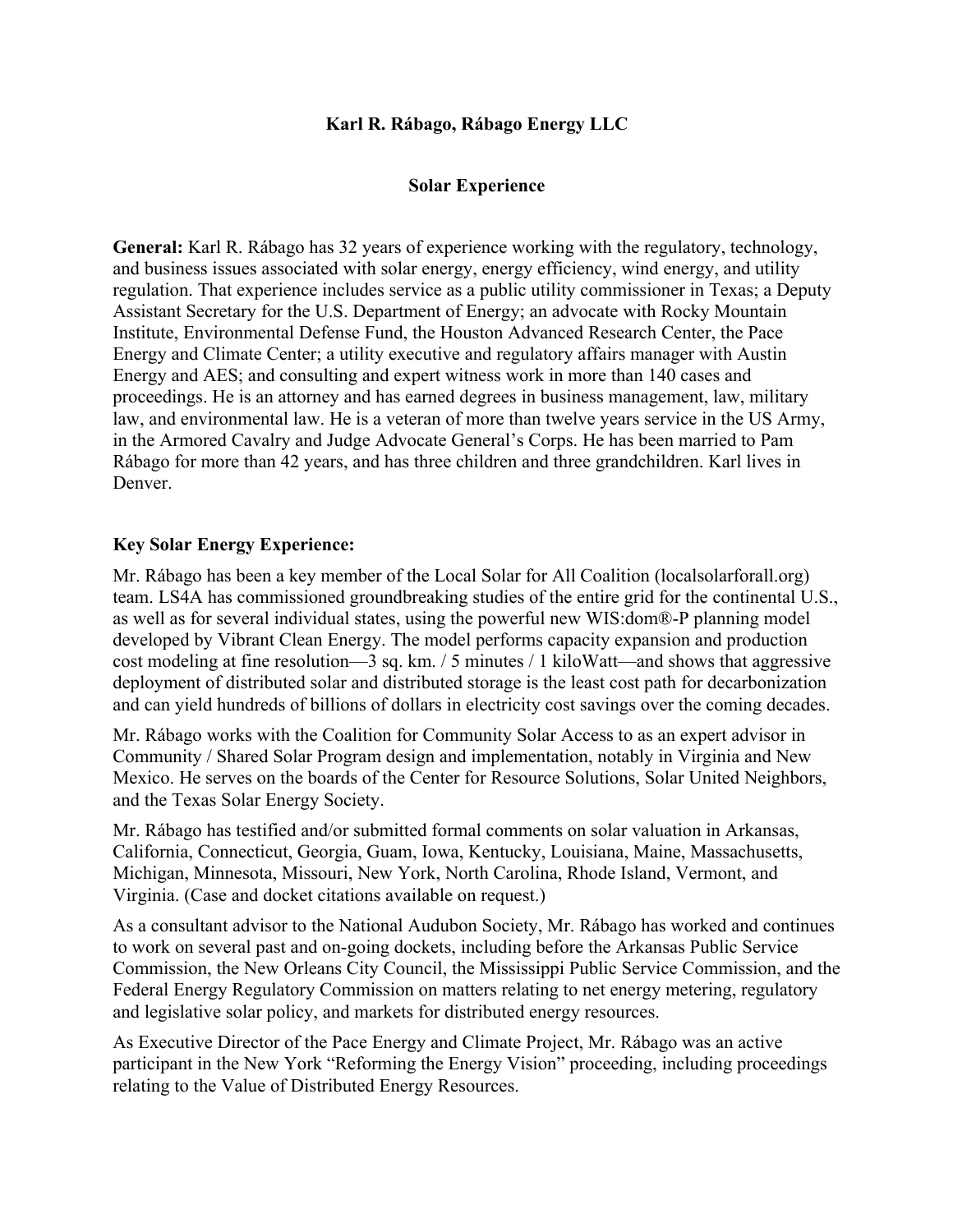Since 2012, Mr. Rábago has frequently provided advice to solar developers working throughout the United States.

At Austin Energy, Mr. Rábago led the utility's \$5 million annual capital program for solar project development on public buildings, and managed commercial and residential rebate and net metering programs as well. While there, he developed a new performance-based Incentive program for commercial customers, and created the award winning "Value of Solar Tariff" now used in Austin for residential customers and subsequently adopted in Minnesota law.

As a director for the Jicarilla Apache Nation Utility Authority, Mr. Rábago oversaw the installation and operation of a solar PV demonstration project on tribal land.

While leading the Energy Solutions Group at the Houston Advanced Research Center, Mr. Rábago also served as President of the Board of Directors for the Texas Renewable Energy Industries Association.

At Rocky Mountain Institute, as a managing director, Mr. Rábago co-authored "Small Is Profitable," a definitive award-winning reference that characterizes the operational, engineering, financial, and economic benefits of right-sized energy resources, including solar PV.

While with CH2M HILL, an engineering firm, Mr. Rábago co-authored electricity industry restructuring studies for both Colorado and Alaska that addressed, among many other things, potential for solar energy development in those states.

While at the Environmental Defense Fund, Mr. Rábago worked with all the major utilities in Texas on deliberative polling exercises in the context of integrated resource planning to gauge and report strong public support in Texas for solar energy, and to reflect that support in the RPS enacted in utility restructuring.

As Deputy Assistant Secretary at the U.S. Department of Energy, he was responsible for the solar photovoltaic research, development, and demonstration, and supervised research programs conducted at the National Renewable Energy Laboratory, Sandia National Laboratory, universities, and other organizations. He testified before and worked with Congress to grow solar research programs funded through the Department of Energy.

As NARUC Energy Conservation Committee Vice Chair, he co-led, with stakeholders from around the country, efforts to establish the Photovoltaic Collaborative Market Project to Accelerate Commercial Technology ("PV-COMPACT"), a supporting organization to the Utility PhotoVoltaic Group ("UPVG"), funded by an innovative and successful new approach to public/private partnership in technology demonstration and deployment.

As a public utility commissioner in Texas in the early 1990s, he worked with utilities in Texas to craft line extension rules and supported utility solar and private pilot and demonstration projects in Texas.

While teaching environmental law at the U.S. Military Academy at West Point, Mr. Rábago earned a Master of Laws degree from the Pace Law School (now Elisabeth Haub School of Law) and conducted extensive research on environmental externalities. His research was included in the seminal treatise on externalities—"The Environmental Costs of Electricity"—published by the Pace Energy and Climate Center.